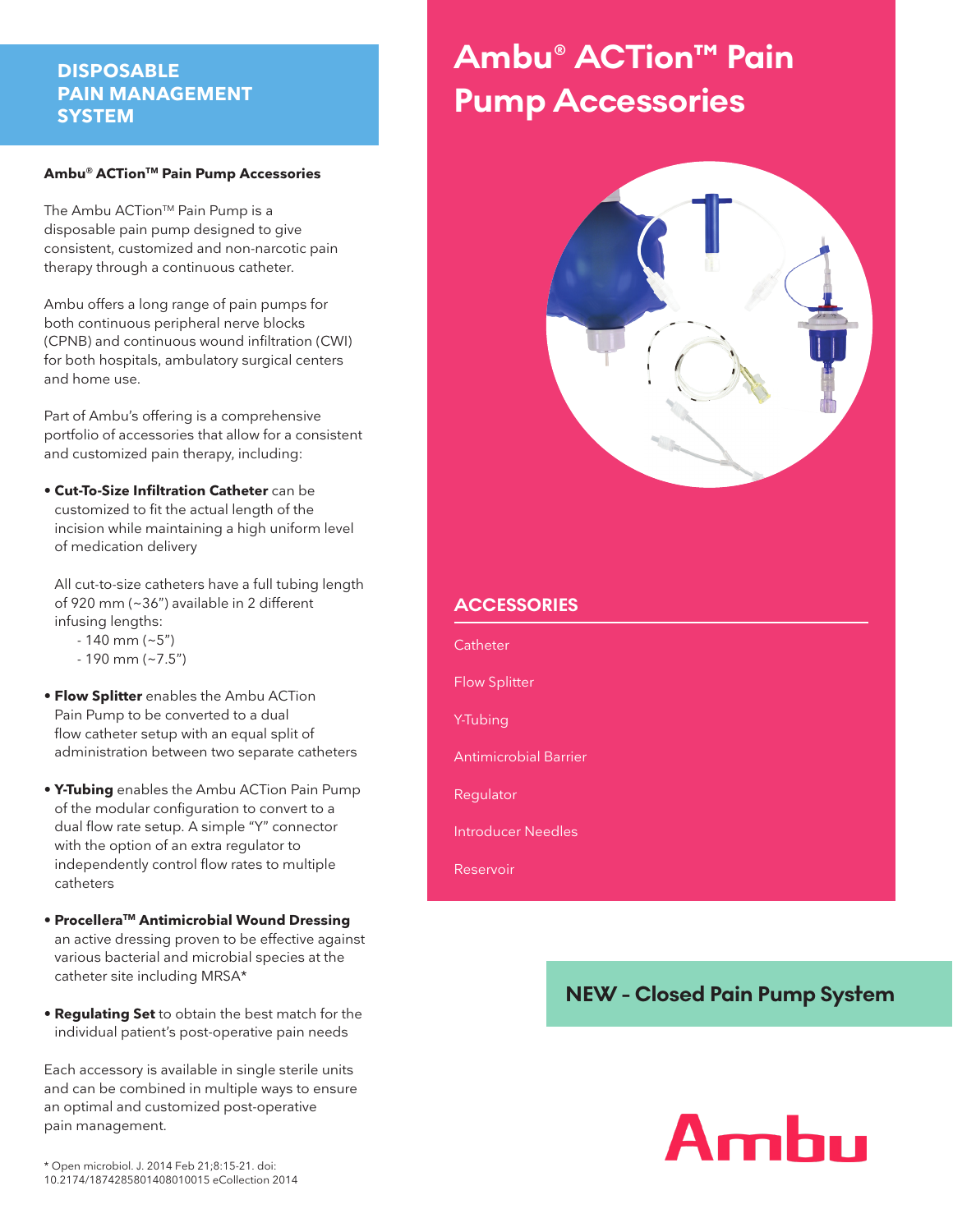# **SPECIFICATIONS**

|                              | <b>Materials (Fluid Path)</b>                                                |                                                                                                                                                                        | <b>Packaging</b>                                                                                                                                                                                                                              | <b>Does it contain</b><br><b>Latex, Silicone</b><br>and/or DEHP                | <b>MRI</b><br>compatible discard | <b>How to</b>       | <b>Single</b><br><b>Use</b> |
|------------------------------|------------------------------------------------------------------------------|------------------------------------------------------------------------------------------------------------------------------------------------------------------------|-----------------------------------------------------------------------------------------------------------------------------------------------------------------------------------------------------------------------------------------------|--------------------------------------------------------------------------------|----------------------------------|---------------------|-----------------------------|
| Catheter                     | <b>TPU</b>                                                                   |                                                                                                                                                                        | Each catheter set in a sterile pouch,<br>4/5 sets in internal box, 32/40 in a<br>shipping box                                                                                                                                                 | <b>No</b>                                                                      | Yes                              | Regular<br>Disposal | Yes                         |
| Flow Splitter                | ABS, PC                                                                      |                                                                                                                                                                        | Each a sterile pouch, 5 sets in<br>internal box, 40 in a shipping box                                                                                                                                                                         | <b>No</b>                                                                      | Yes                              | Regular<br>Disposal | Yes                         |
| Y-Tubing                     | Soft PVC (DEHP Free),<br>Terlux, CYROLITE, Rigid PVC                         |                                                                                                                                                                        | Each a sterile pouch, 5 sets in<br>internal box, 40 in a shipping box                                                                                                                                                                         | <b>No</b>                                                                      | Yes                              | Regular<br>Disposal | Yes                         |
| Antimicrobial<br>Barrier     |                                                                              |                                                                                                                                                                        | Please contact your local Ambu representative for more information                                                                                                                                                                            |                                                                                |                                  | Regular<br>Disposal | Yes                         |
| Regulating Set               | PC, ABS, Silicon, PE, Rigid<br>PVC, Soft PVC (DEHP Free),<br>Terlux, Acrylic |                                                                                                                                                                        | Each set in a sterile pouch,<br>5 sets in internal box, 40 in a<br>shipping box                                                                                                                                                               | • All contain silicon<br>(flow regulator)<br>• Latex: No<br>$\bullet$ DEHP: No | Yes                              | Regular<br>Disposal | Yes                         |
| Introducer<br><b>Needles</b> | Stainless steel, PEHD                                                        |                                                                                                                                                                        | 4": Each in a sterile pouch, 5 sets in<br>internal box, 40 in a shipping box<br>6": Each in a sterile pouch, 5 sets in<br>internal box, 40 in a shipping box<br>9": Each in a sterile pouch, 10 sets<br>in internal box, 40 in a shipping box | No                                                                             | Yes                              | Regular<br>Disposal | Yes                         |
| Reservoir                    | ABS, TPE, Soft PVC<br>(DEHP Free), CYROLITE,<br>Terlux, PC, Acrylic          |                                                                                                                                                                        | Each in a sterile pouch, 1 sets in<br>internal box, 8 in a shipping box                                                                                                                                                                       | No                                                                             | Yes                              | Regular<br>Disposal | Yes                         |
| <b>Reservoir</b>             |                                                                              |                                                                                                                                                                        |                                                                                                                                                                                                                                               |                                                                                |                                  |                     |                             |
| Minimum Fill Volume          |                                                                              |                                                                                                                                                                        | Fill all reservoirs sizes to minimum 50 mL                                                                                                                                                                                                    |                                                                                |                                  |                     |                             |
| Maximum Fill Volume          |                                                                              |                                                                                                                                                                        | . 200 mL can overfill to 330 mL<br>$\bullet$ 400 mL can overfill to 550 mL<br>• 650 mL fill to nominal value<br>• 1,000 mL (2 x 500 mL) can overfill to 1,100 mL                                                                              |                                                                                |                                  |                     |                             |
| Refillable                   |                                                                              |                                                                                                                                                                        | The reservoir can be re-filled one time as needed during the duration of use.                                                                                                                                                                 |                                                                                |                                  |                     |                             |
| Partial filling              |                                                                              | Reservoirs can be filled partially between 50 mL partially between 50 mL and its maximum value and still maintain<br>+/- 5% consistent flow rate and +/- 15% accuracy. |                                                                                                                                                                                                                                               |                                                                                |                                  |                     |                             |
| <b>Flow Regulator</b>        |                                                                              |                                                                                                                                                                        |                                                                                                                                                                                                                                               |                                                                                |                                  |                     |                             |
| Flow rate range              |                                                                              |                                                                                                                                                                        | 1-6 mL/hr or 5-15 mL/hr                                                                                                                                                                                                                       |                                                                                |                                  |                     |                             |
| Flow consistency             |                                                                              | Consistency of ±5% of actual average delivered flow-rate at a stable surrounding temperature (saline, at 22°C ±2°C)                                                    |                                                                                                                                                                                                                                               |                                                                                |                                  |                     |                             |
| Flow accuracy                |                                                                              | +/- 15% of the nominal flow-rate (saline, at 22°C ±2°C)                                                                                                                |                                                                                                                                                                                                                                               |                                                                                |                                  |                     |                             |
| Volume Incremental           |                                                                              | The resolution of the secured/locked flow rate is in incremental of:<br>. 1-6 mL/hr Flow Regulator: About 0.05 mL                                                      |                                                                                                                                                                                                                                               |                                                                                |                                  |                     |                             |

• 5-15 mL/hr Flow Regulator: About 0.1 mL

NOTE: The exact flow-rate setting (circular position of the Adjusting Ring) in between the printed digits is by tactile feel.

#### **OPERATIONAL ENVIRONMENT & STORAGE**

| <b>Pain Pump</b><br><b>Accessory</b> | Recommended<br><b>Usage Temperature</b>                                              | <b>Transportation</b>                                                                                                                                                                                               | <b>Storage</b>                                                                                                                                                                                            | <b>Sterilization</b> | <b>Shelf Life</b> |
|--------------------------------------|--------------------------------------------------------------------------------------|---------------------------------------------------------------------------------------------------------------------------------------------------------------------------------------------------------------------|-----------------------------------------------------------------------------------------------------------------------------------------------------------------------------------------------------------|----------------------|-------------------|
| Catheter                             | $22^{\circ}$ C $\pm$ 2°C (functioning<br>not affected by the<br>temperature)         | • Shouldn't be exposed to temp.<br>over 50 <sup>o</sup> C (120 <sup>o</sup> F)<br>· Shouldn't be exposed to<br>direct sunlight<br>. Boxes with products shouldn't<br>be in direct contact with the<br>vehicle floor | • Temperature range -15 <sup>o</sup> C to 40 <sup>o</sup> C<br>(5°F to 105°F)<br>• Avoid exposure to direct sunlight<br>· Pest control<br>. Boxes with products shouldn't be<br>in contact with the floor | <b>ETO</b>           | 3 Years           |
| Flow Splitter                        | $22^{\circ}$ C $\pm$ 2°C (functioning<br>not affected by the<br>temperature)         | As detailed above                                                                                                                                                                                                   | As detailed above                                                                                                                                                                                         | <b>ETO</b>           | 3 Years           |
| Y-Tubing                             | $22^{\circ}$ C $\pm$ 2°C (functioning<br>not affected by the<br>temperature)         | As detailed above                                                                                                                                                                                                   | As detailed above                                                                                                                                                                                         | <b>ETO</b>           | 3 Years           |
| Antimicrobial<br>Barrier             |                                                                                      | Please contact your local Ambu representative for more information                                                                                                                                                  |                                                                                                                                                                                                           | <b>ETO</b>           | 3 Years           |
| Regulator                            | $22^{\circ}$ C $\pm 2^{\circ}$ C                                                     | As detailed above                                                                                                                                                                                                   | As detailed above                                                                                                                                                                                         | <b>ETO</b>           | 3 Years           |
| Introducer<br><b>Needles</b>         | $22^{\circ}$ C $\pm 2^{\circ}$ C (functioning<br>not affected by the<br>temperature) | As detailed above                                                                                                                                                                                                   | As detailed above                                                                                                                                                                                         | <b>ETO</b>           | 3 Years           |
| Reservoir                            | 22°C ±2°C (functioning<br>not affected by the<br>temperature                         | As detailed above                                                                                                                                                                                                   | As detailed above                                                                                                                                                                                         | <b>ETO</b>           | 3 Years           |